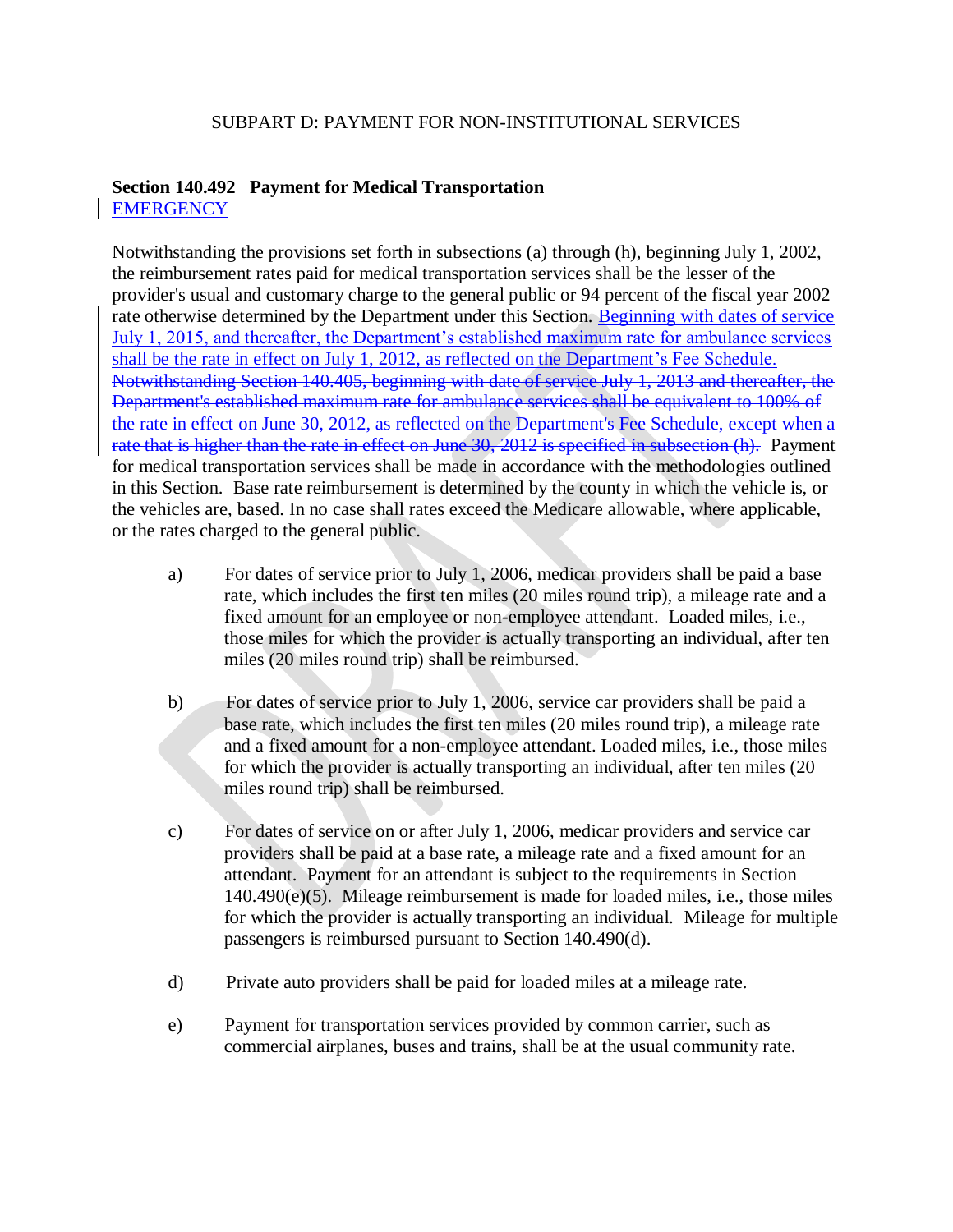- f) Taxicabs in an area regulated by a municipality or township shall be reimbursed at the community rate and a fixed amount for an attendant. Payment for an attendant is subject to the requirements in Section 140.490(e).
- g) Taxicabs in non-regulated areas shall be reimbursed at a rate as determined by the Department and a fixed amount for an attendant. Payment for an attendant is subject to the requirements in Section 140.490(e). The Department rate shall be reviewed on an annual basis each July.
- h) The Department shall pay for medically necessary ambulance services provided in accordance with Section 140.490 at a base, mileage rate (loaded miles) and a rate for oxygen, as appropriate. Payment shall also be made for Advanced Life Support (ALS) at an all inclusive rate, which includes the base rate, supplies, and all other services, excluding mileage. However, for ALS services provided on or after July 1, 1993, separate reimbursement shall be made for oxygen when used and appropriately billed. Loaded miles for ALS trips shall be reimbursed at the per mile rate. Payment shall also be made for Specialty Care Transport (SCT). Rates shall be reviewed beginning November 1, 1986, and each November thereafter, according to the methodology set forth in subsections (h)(1) through (5). Revised rates pursuant to this methodology shall be effective with services provided on or after July 1 of the succeeding year.
	- 1) Payment shall be made at a basic rate for Basic Life Support (BLS) services that is provider specific. The basic rate shall be the lesser of the provider's usual and customary charge to the general public, as reflected on the provider's claim form, or 80 percent of the  $50<sup>th</sup>$  percentile of the Medicare prevailing charge for Basic Life Support for the designated Medicare Locality, except that any basic rate previously approved by the Department that exceeds these parameters shall remain in force. The rate of annual increase shall not exceed five percent. Beginning with dates of service July 1, 2013 and thereafter, the Department's established maximum rate for BLS services shall be equivalent to the sum of 100% of the rate in effect on June 30, 2012 plus \$14.65, as reflected on the Department's Fee Schedule.
	- 2) Payment for loaded miles shall be at a rate per mile. If a natural disaster, weather or other conditions necessitate the use of a route other than the most direct route, reimbursement will be based on the actual distance traveled. The rate per mile shall be 50 percent of the  $50<sup>th</sup>$  percentile of the Medicare prevailing mileage charge for Medicare Locality 16. The annual rate of increase shall not exceed five percent. Beginning with dates of service July 1, 2013 and thereafter, regardless of the county in which the vehicle is based, loaded miles shall be paid at the lesser of the provider's usual and customary charge to the general public, as reflected on the provider's claim, or the Department's established rate of \$5.00 per mile, as reflected on the Department's Fee Schedule.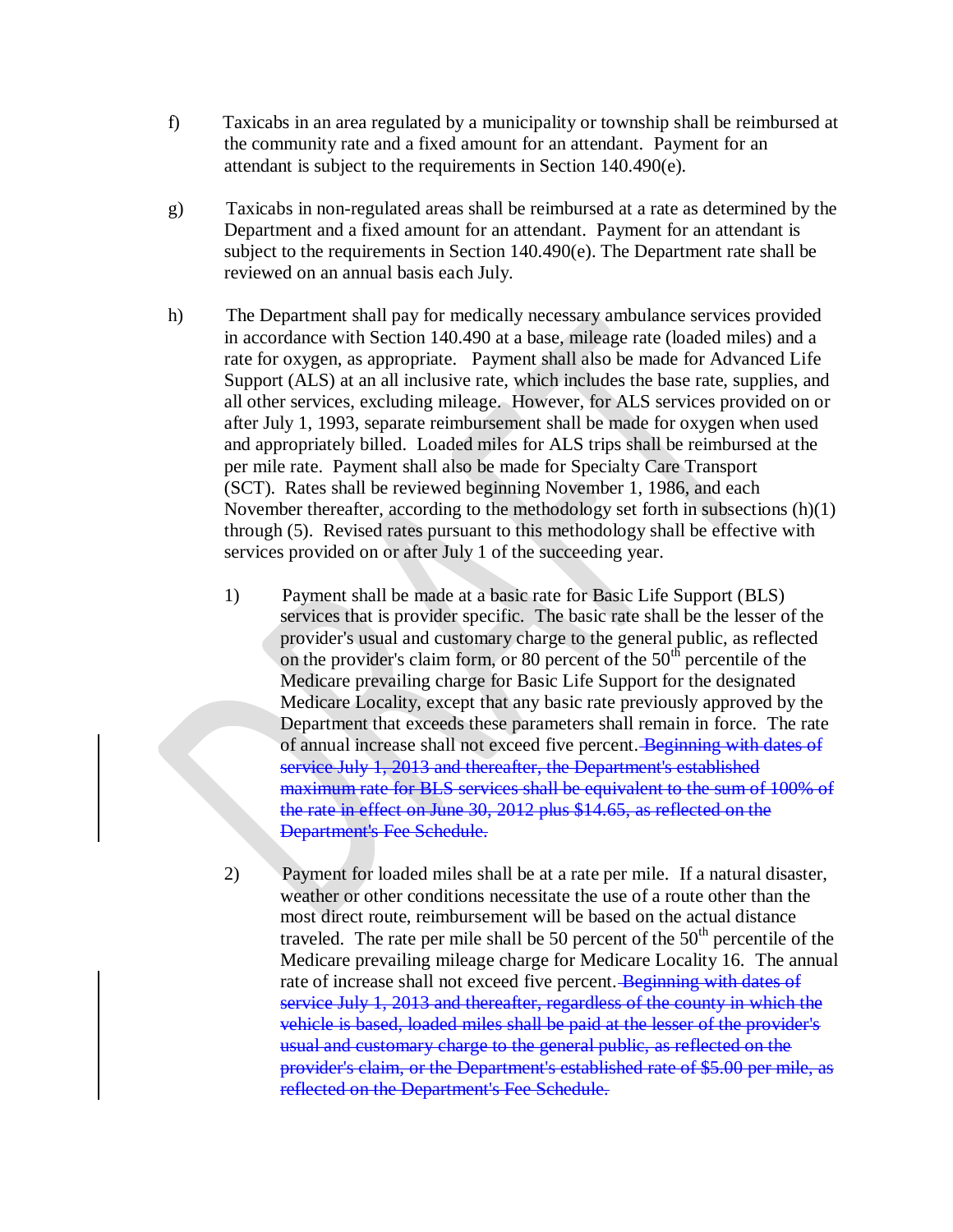- 3) Payment for oxygen shall be made at a flat rate statewide. The rate shall be 50 percent of the  $50<sup>th</sup>$  percentile of the Medicare prevailing charge for Medicare Locality 16. The annual rate of increase shall not exceed five percent.
- 4) Payment for Advanced Life Support (ALS) services shall be at the lesser of the provider's usual charge, or a maximum allowable rate statewide. The maximum rate shall be 80 percent of the difference between the Medicare  $50<sup>th</sup>$  percentile prevailing charge for Basic Life Support services and Advanced Life Support services for Medicare Locality 16. The annual rate of increase shall not exceed five percent. Beginning with dates of service July 1, 2013 and thereafter, the Department's established maximum rate for ALS services shall be equivalent to the sum of 100% of the rate in effect on June 30, 2012 plus \$14.65, as reflected on the Department's Fee Schedule.
- 5) Beginning with dates of service July 1, 2015 2013 and thereafter, payment for SCT shall be made at the lesser of the provider's usual and customary charge to the general public, as reflected on the provider's claim, or the Department's established rate, which is equivalent to the sum of 100% of the ALS rate in effect on July 1,  $2012$  June  $30$ ,  $2012$  plus \$75.00, as reflected on the Department's Fee Schedule.
- i) Payment for medical transportation services provided by individuals, including those currently receiving public assistance, legally responsible relatives or household members, will be made at a loaded mileage rate.
- j) The Department may adjust reimbursement for medical transportation services in a county when such adjustment is necessary to ensure the availability of transportation to medical services.

Source: Amended by emergency rulemaking at 39 Ill. Reg. \_\_\_\_\_\_, effective July 10, 2015, for a maximum of 150 days)

## **Section 140.493 Payment for Helicopter Transportation EMERGENCY**

Notwithstanding the provisions set forth in this Section, beginning July 1, 2002, the reimbursement rates paid for helicopter transportation services shall be the lesser of the provider's usual and customary charge to the general public or 94 percent of the fiscal year 2002 rate otherwise determined by the Department under this Section. Beginning with dates of service July 1, 2015, and thereafter, the Department's established maximum rate for helicopter transportation services shall be the rate in effect on July 1, 2012, as reflected on the Department's Fee Schedule. Notwithstanding Section 140.405, beginning with dates of service July 1, 2013 and thereafter, the Department's established maximum rate for helicopter